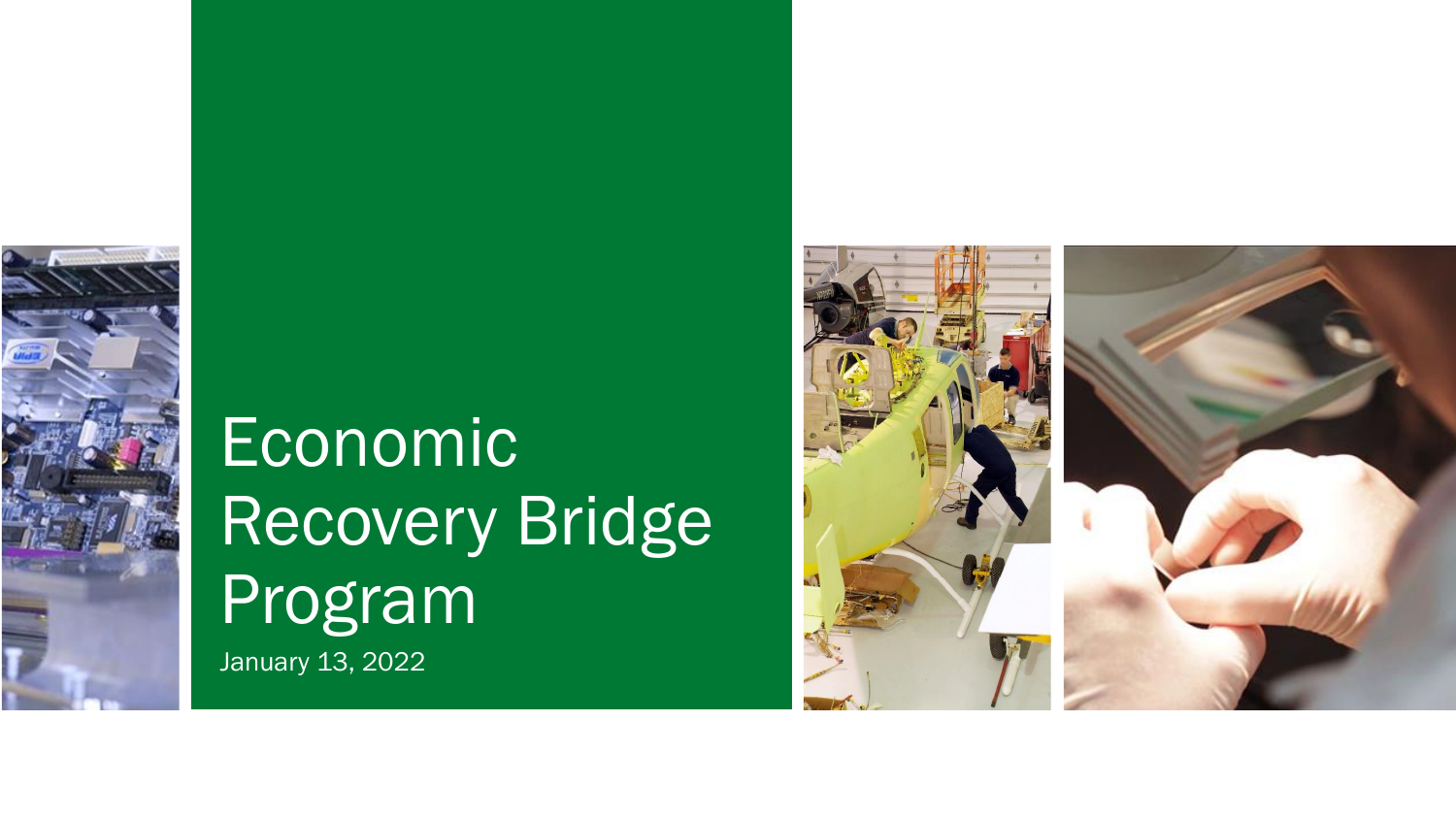### Approved and Awarded Applications by County





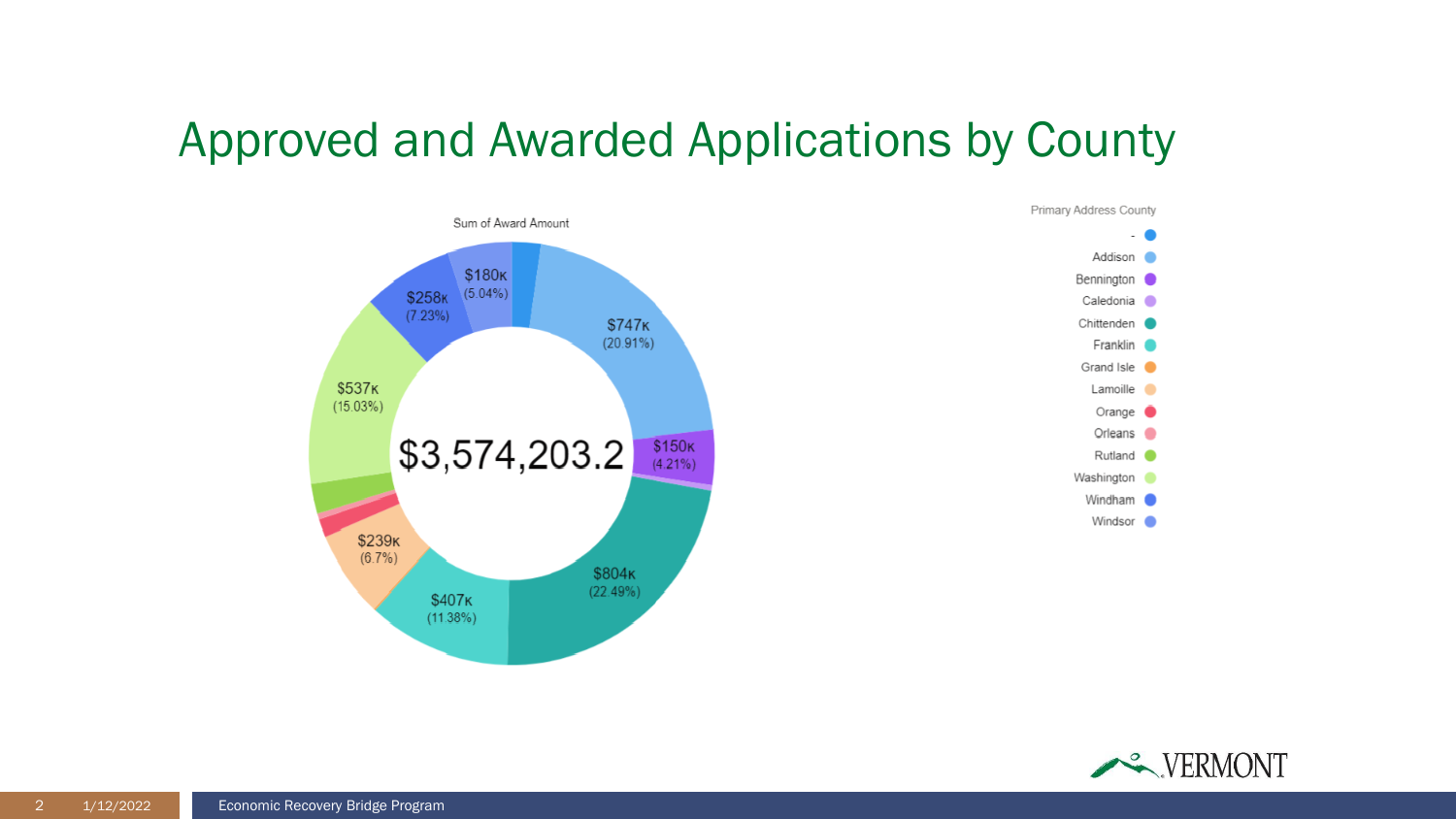### Total Award Amounts by County



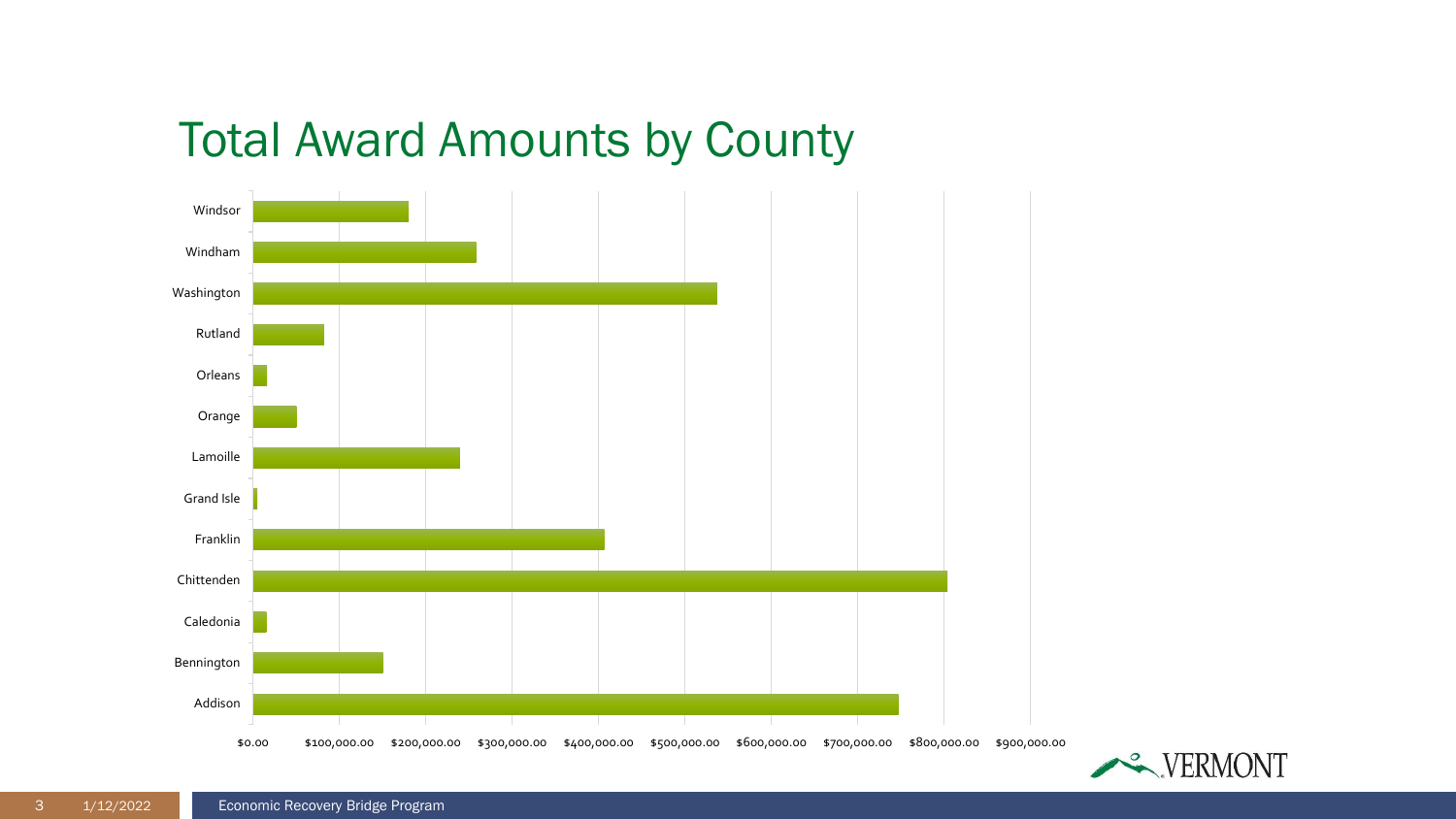#### Total Award Amounts by NAICS Code



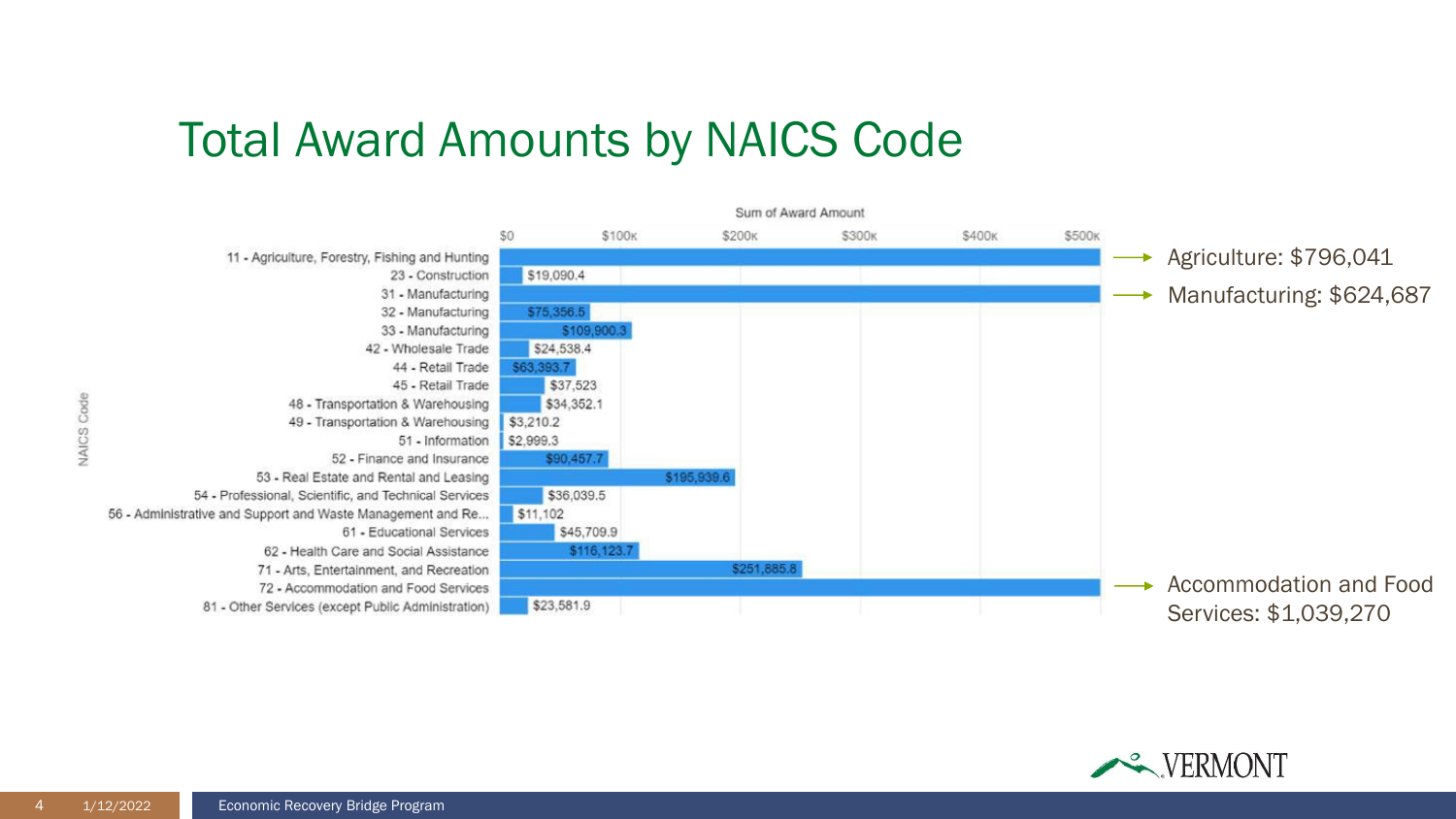## Submitted versus Unsubmitted Applications – Round 1



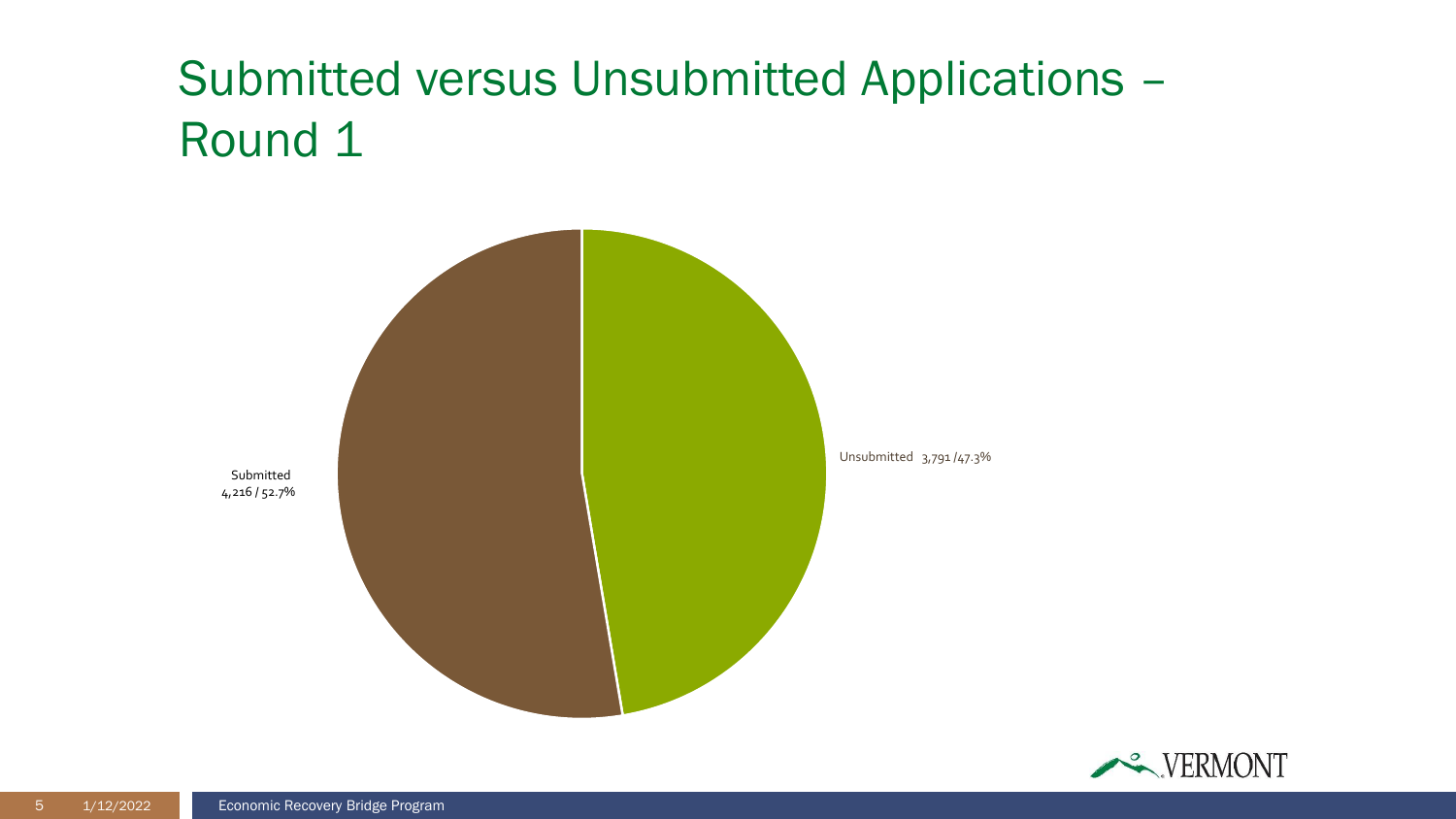## Submitted versus Unsubmitted Applications – Round 2



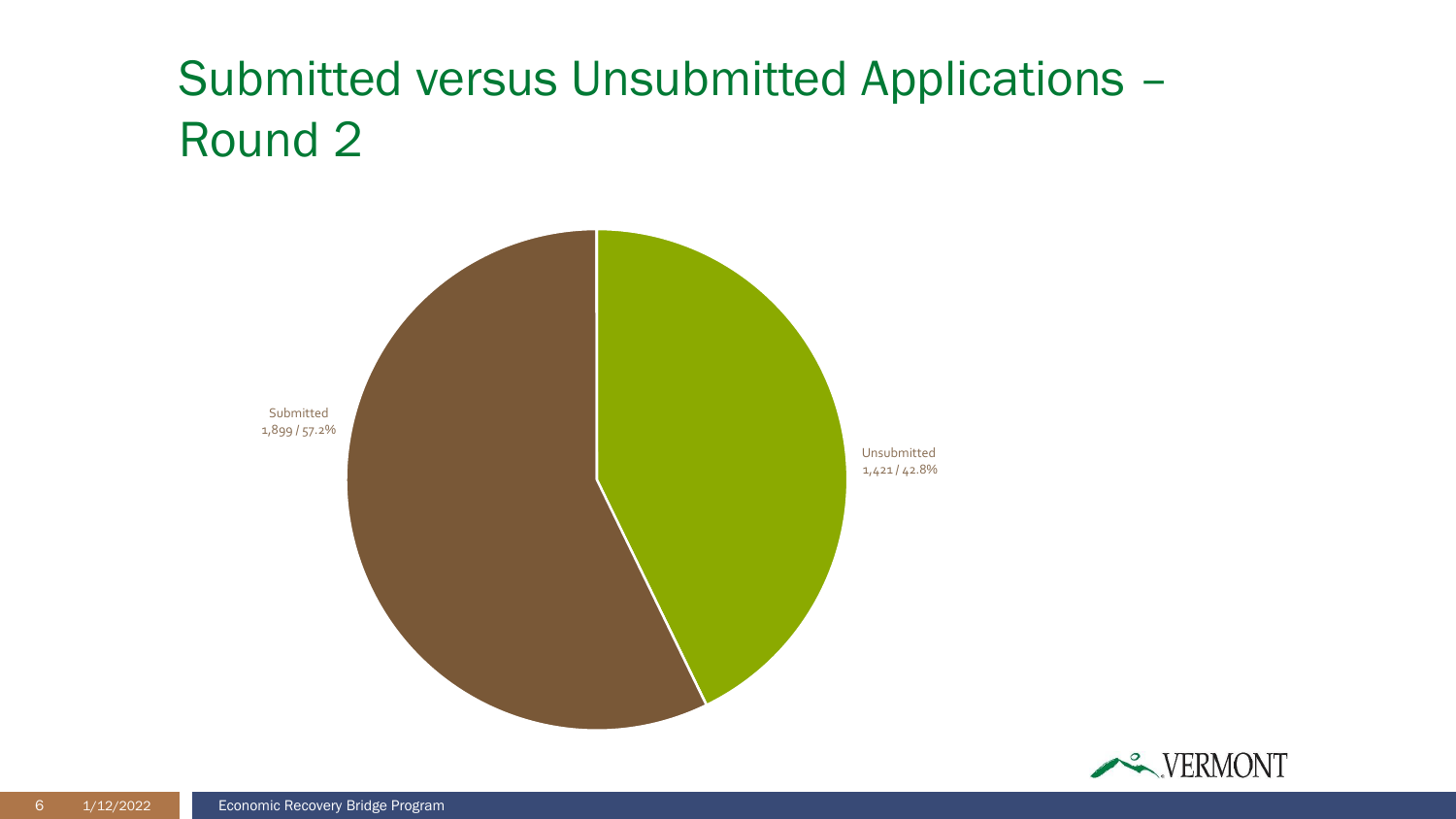## Submitted versus Unsubmitted Applications – Round 3 as of 1/5/22



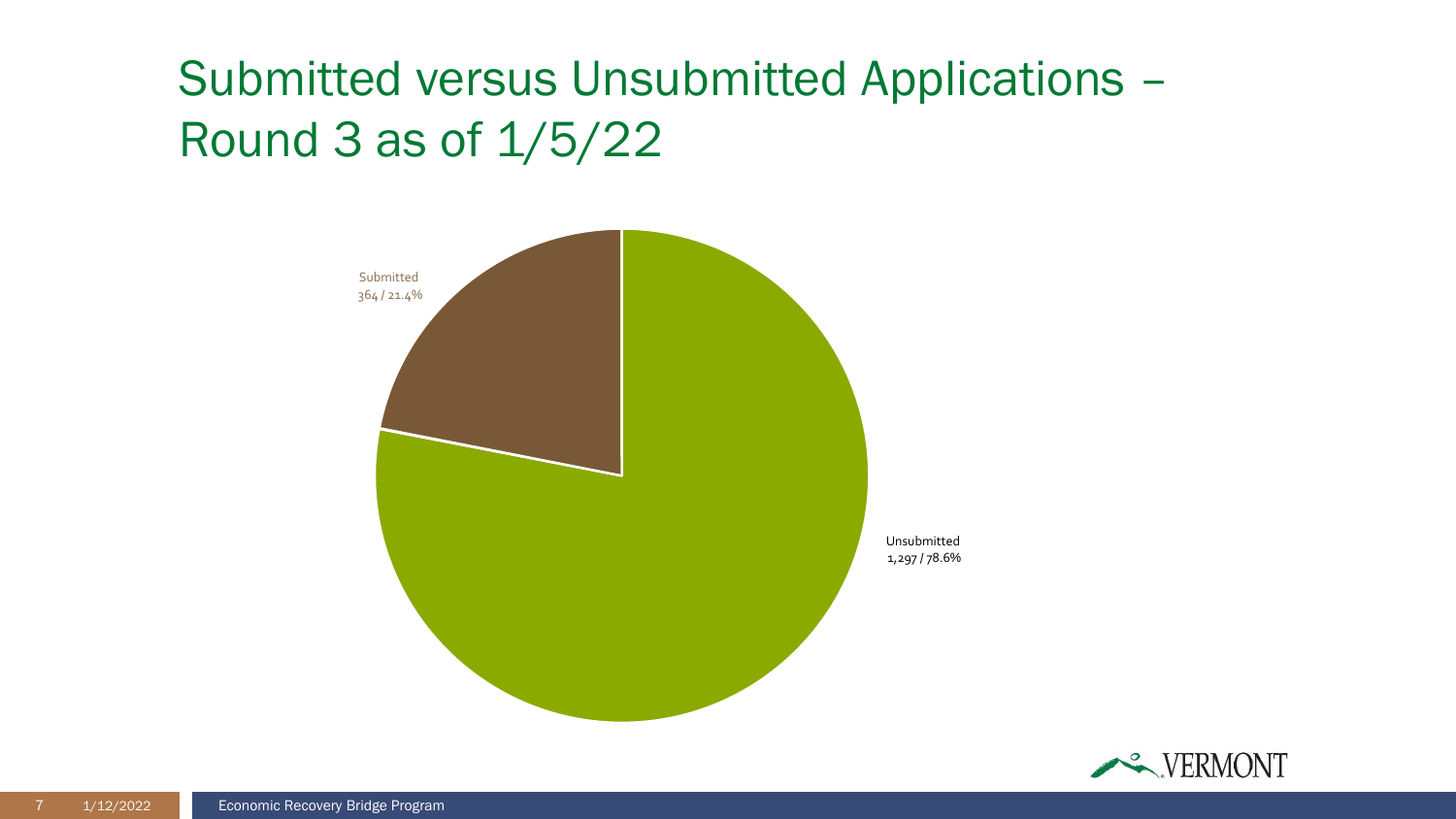#### Status of Submitted Applications - Round 1

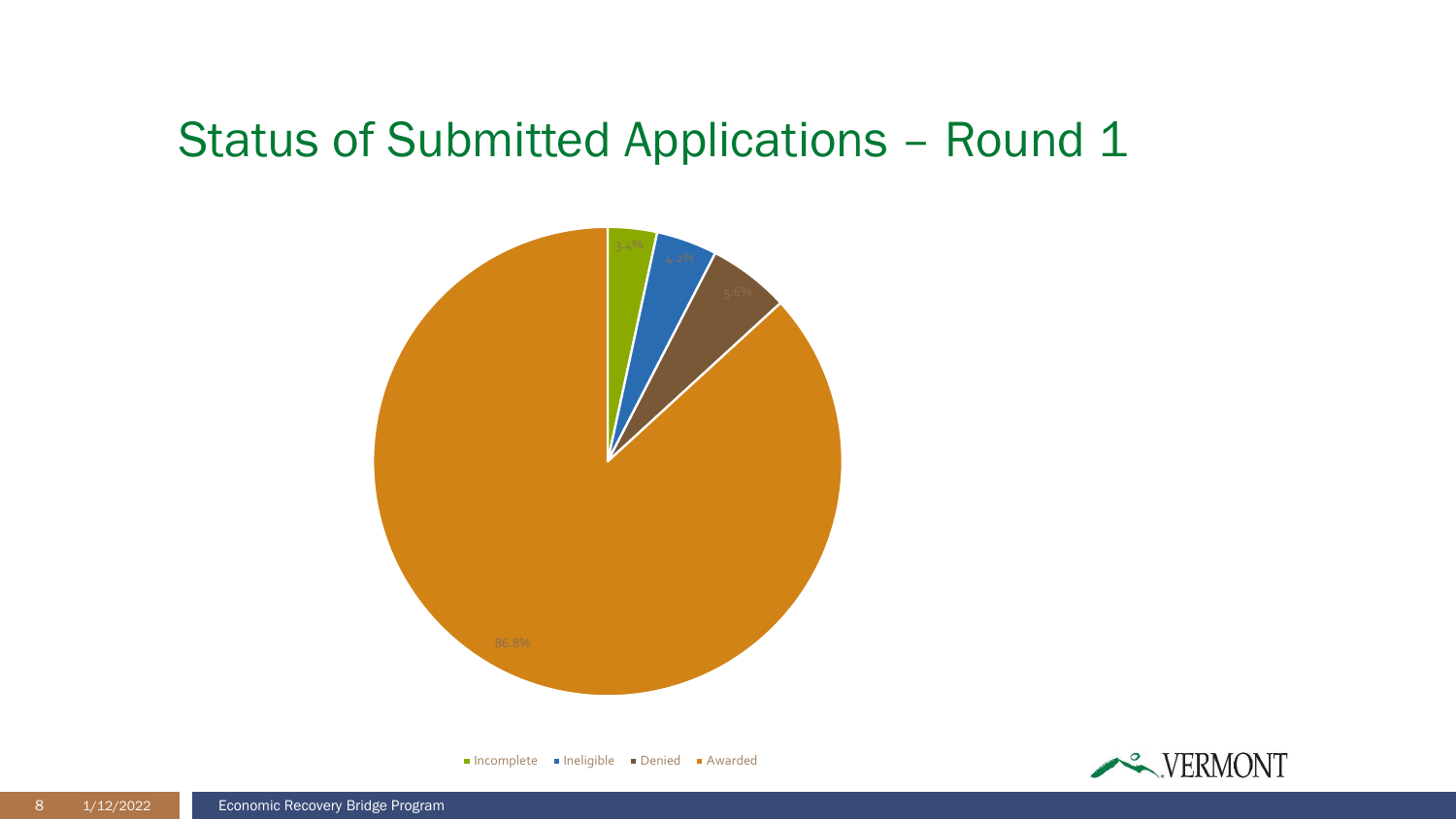#### Status of Submitted Applications – Round 2



Incomplete Ineligible Denied Awarded

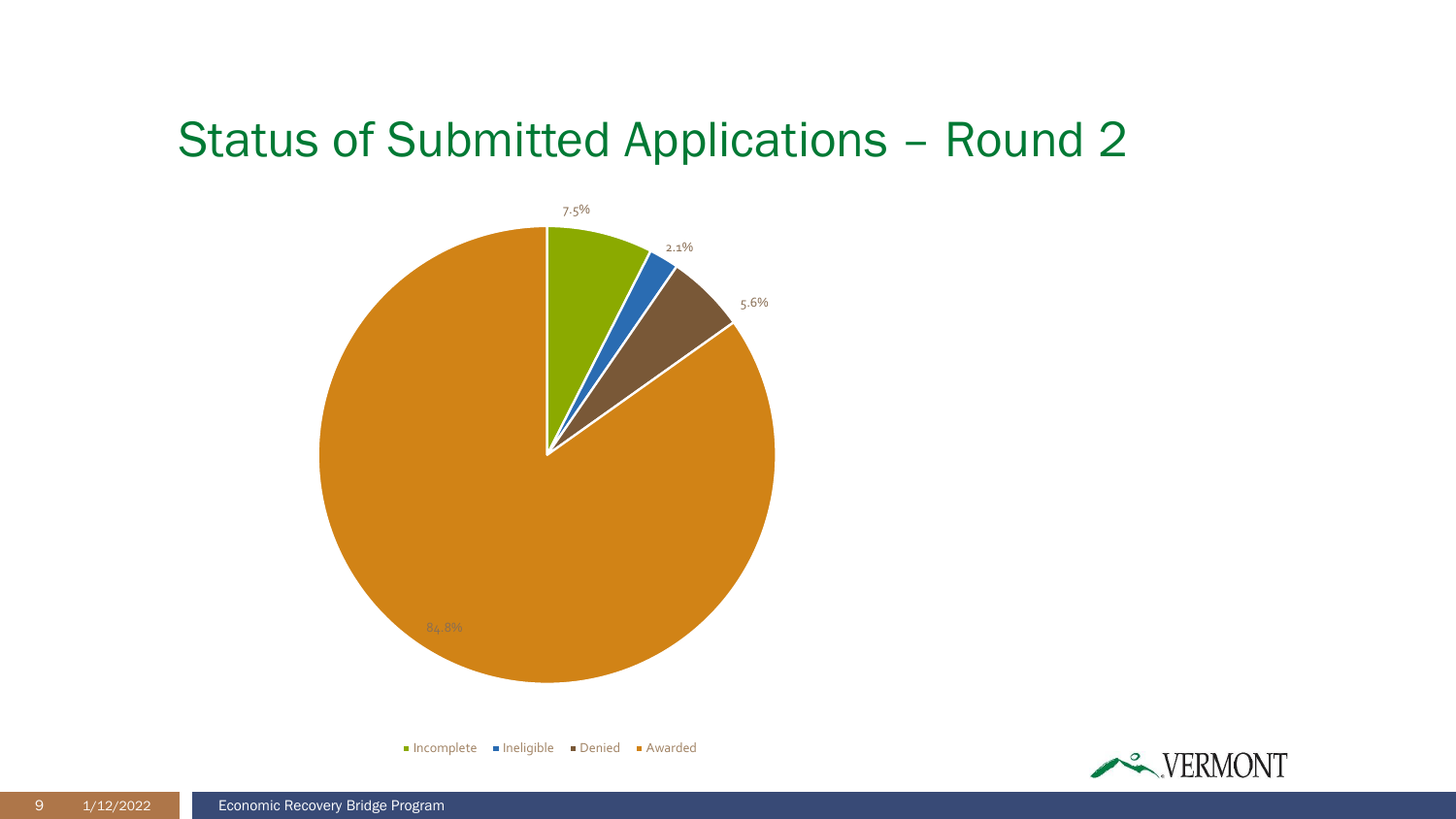## Status of Submitted Applications – Round 3 as of 1/5/22

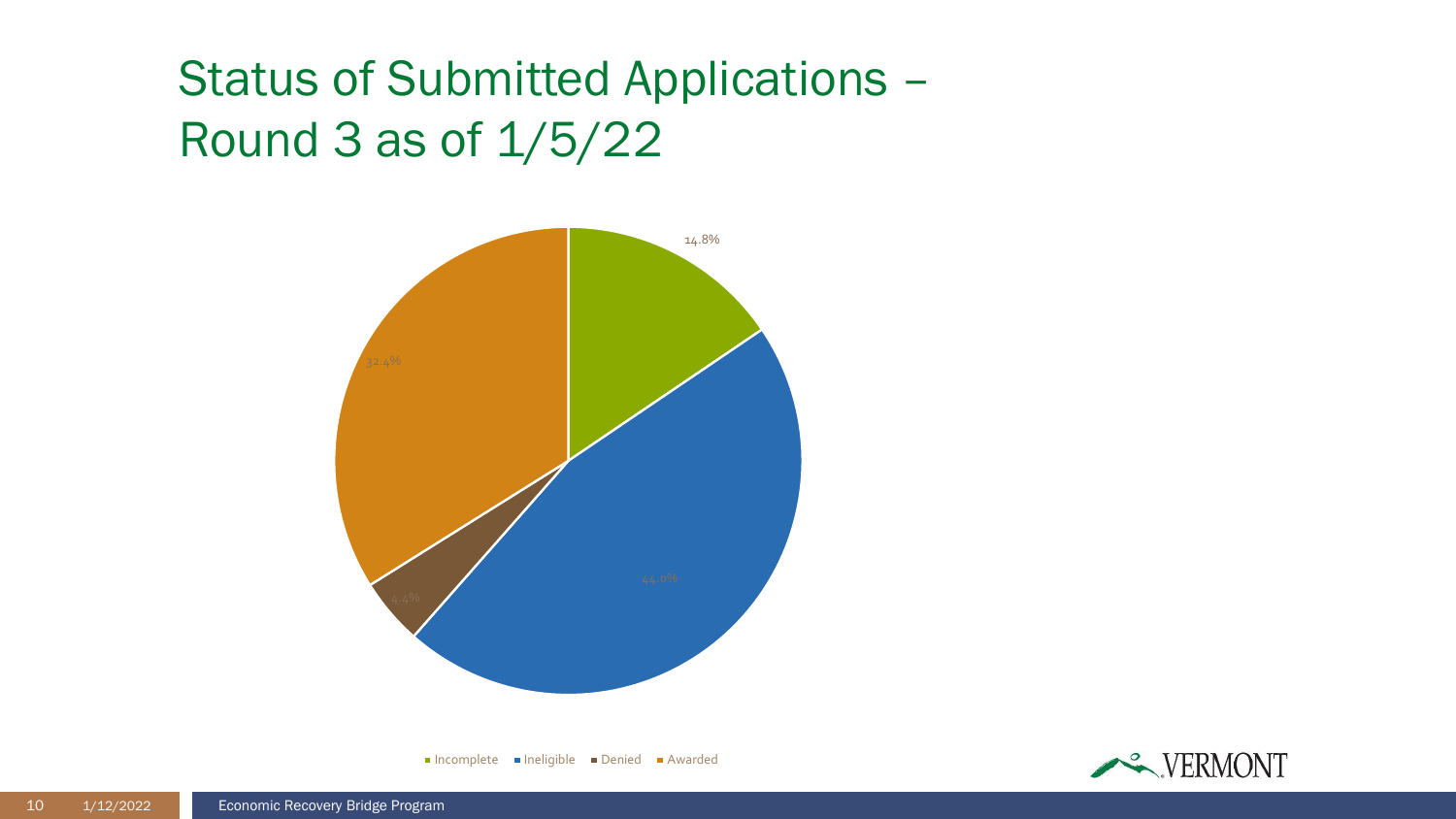

# **Capital** Investment Program January 13, 2022

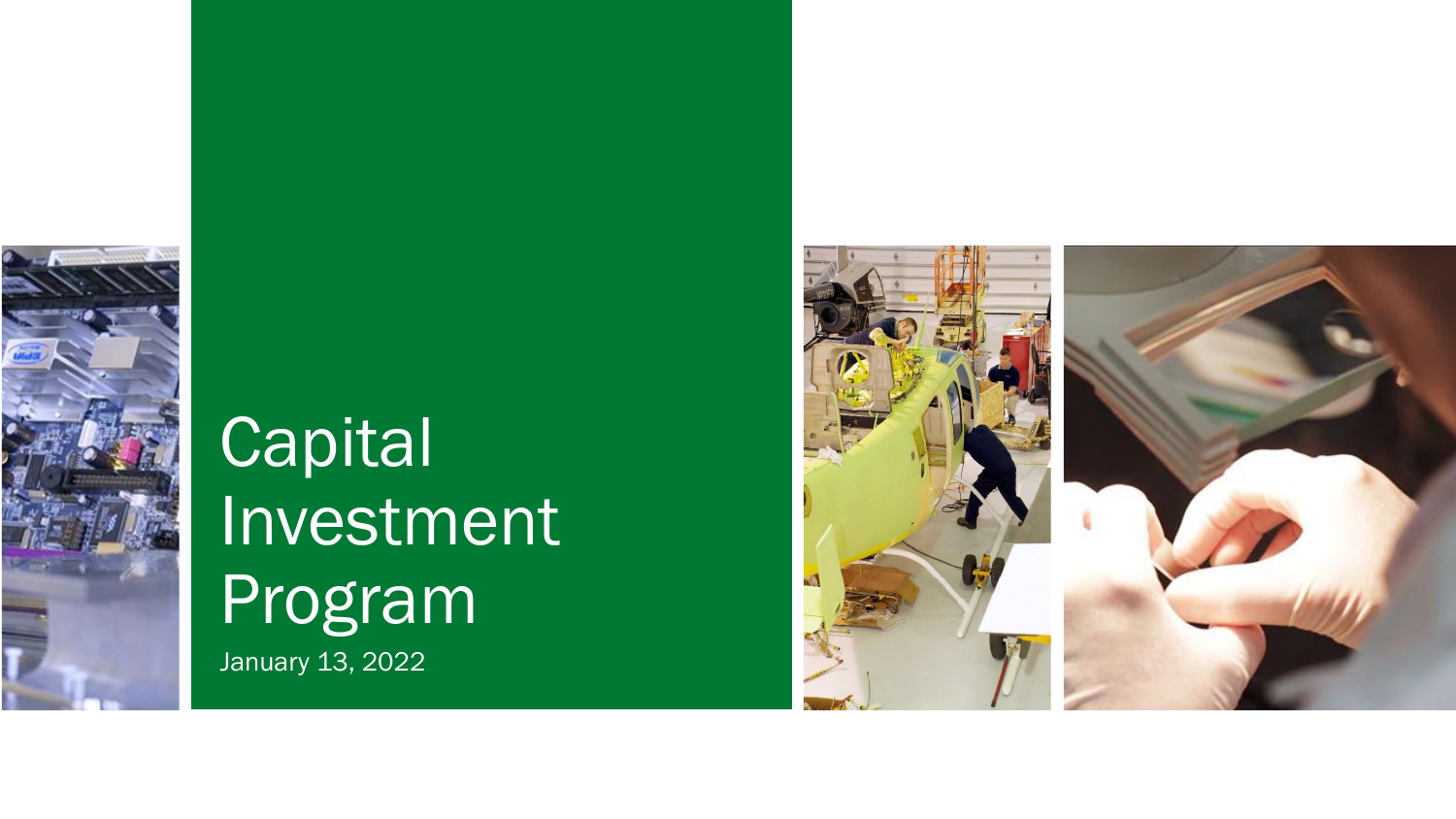#### Total Amount Requested by County

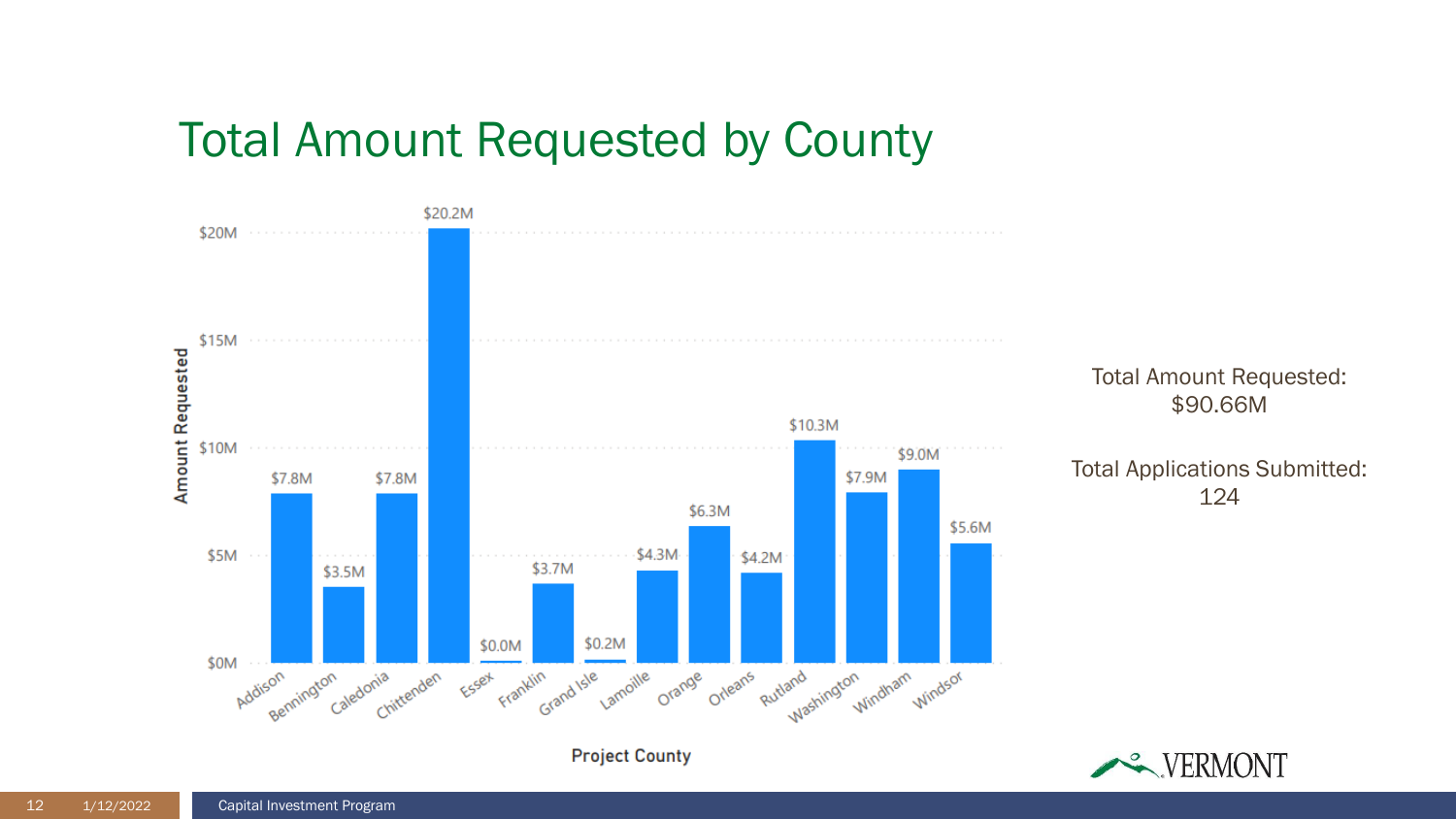#### Total Applications Submitted by County

**Project County** 



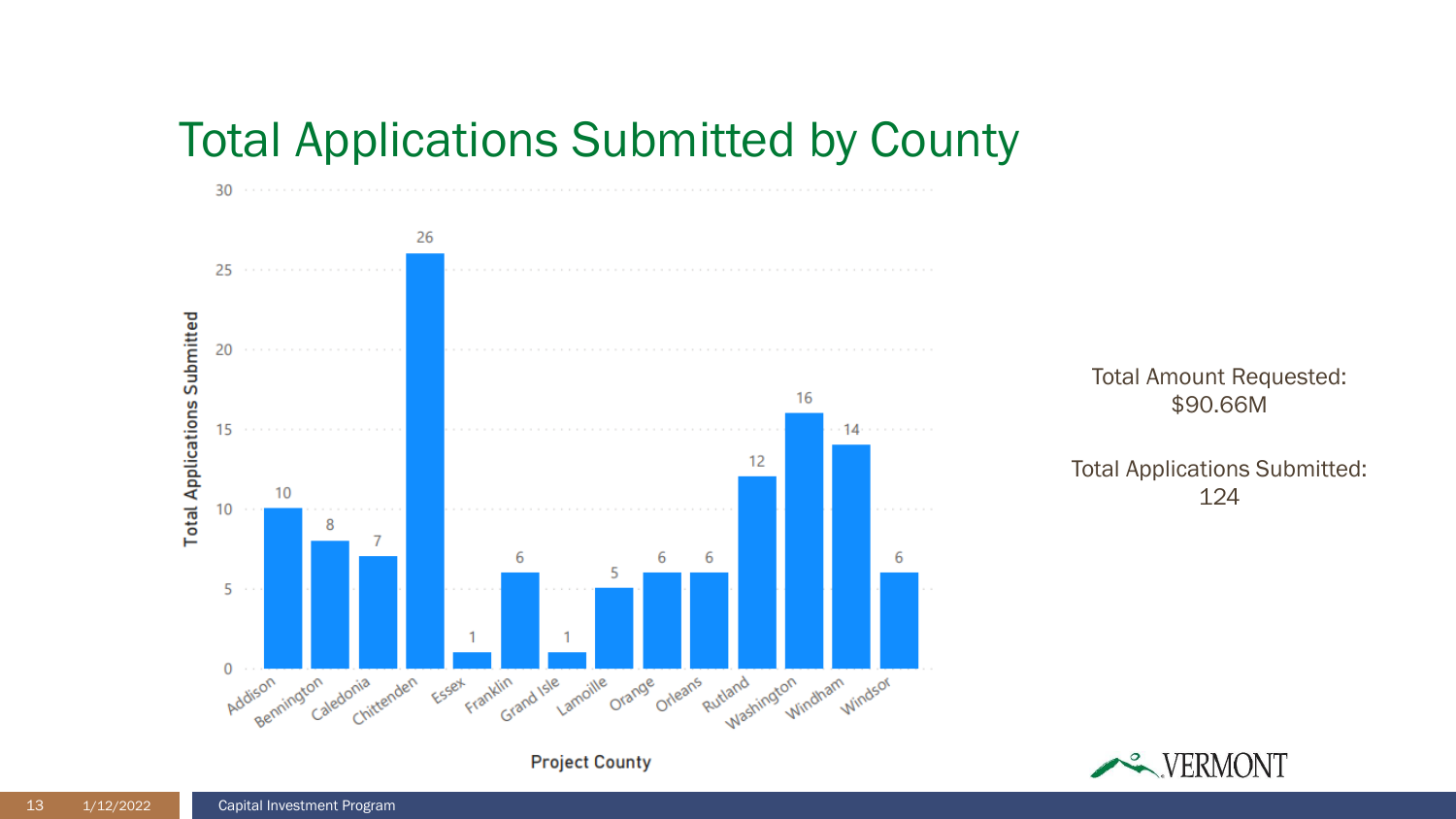#### Percent of Stage II Applications by County





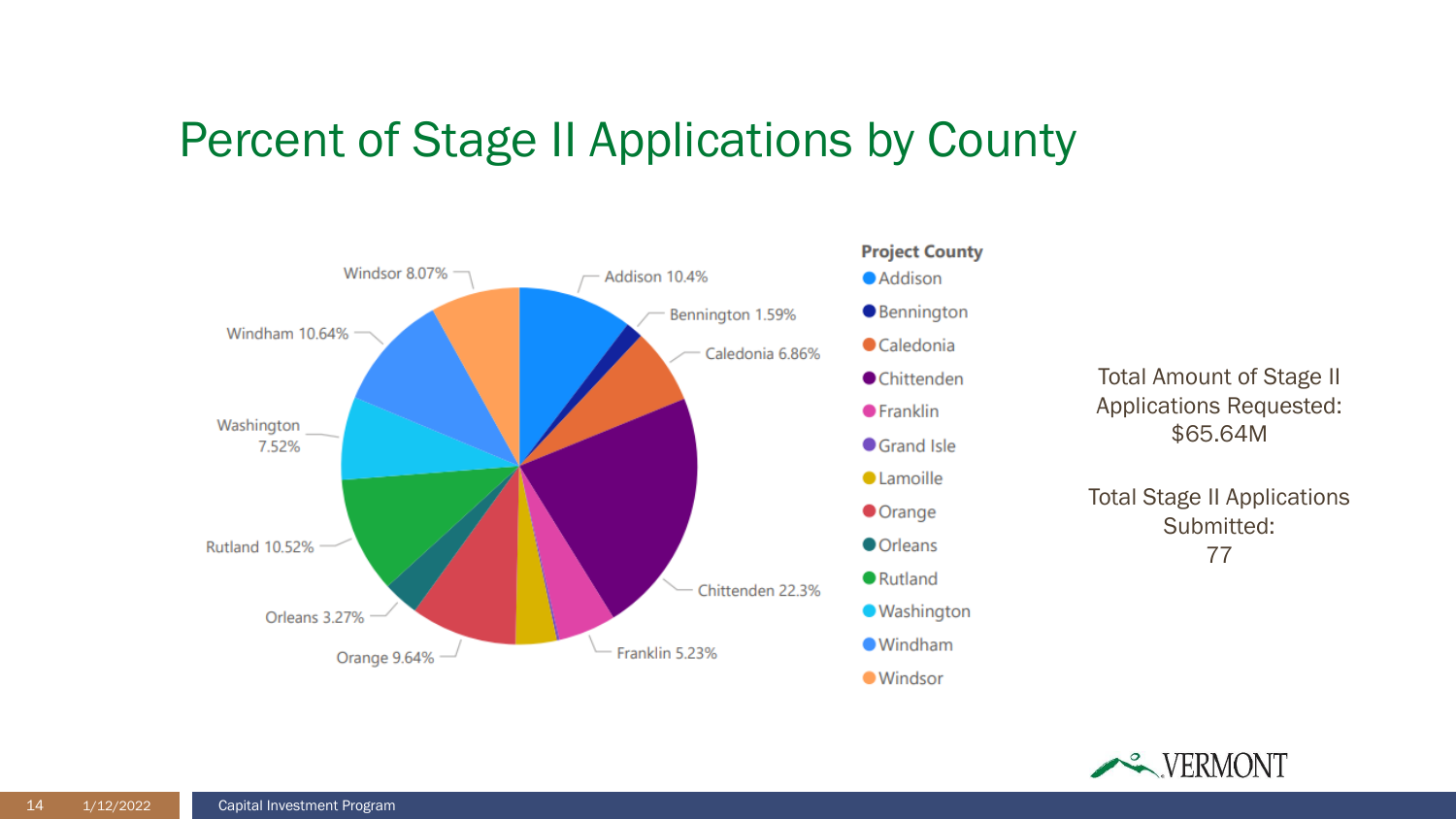#### Stage II Amount Requested by County



Total Amount of Stage II Applications Requested: \$65.64M

Total Stage II Applications Submitted: 77

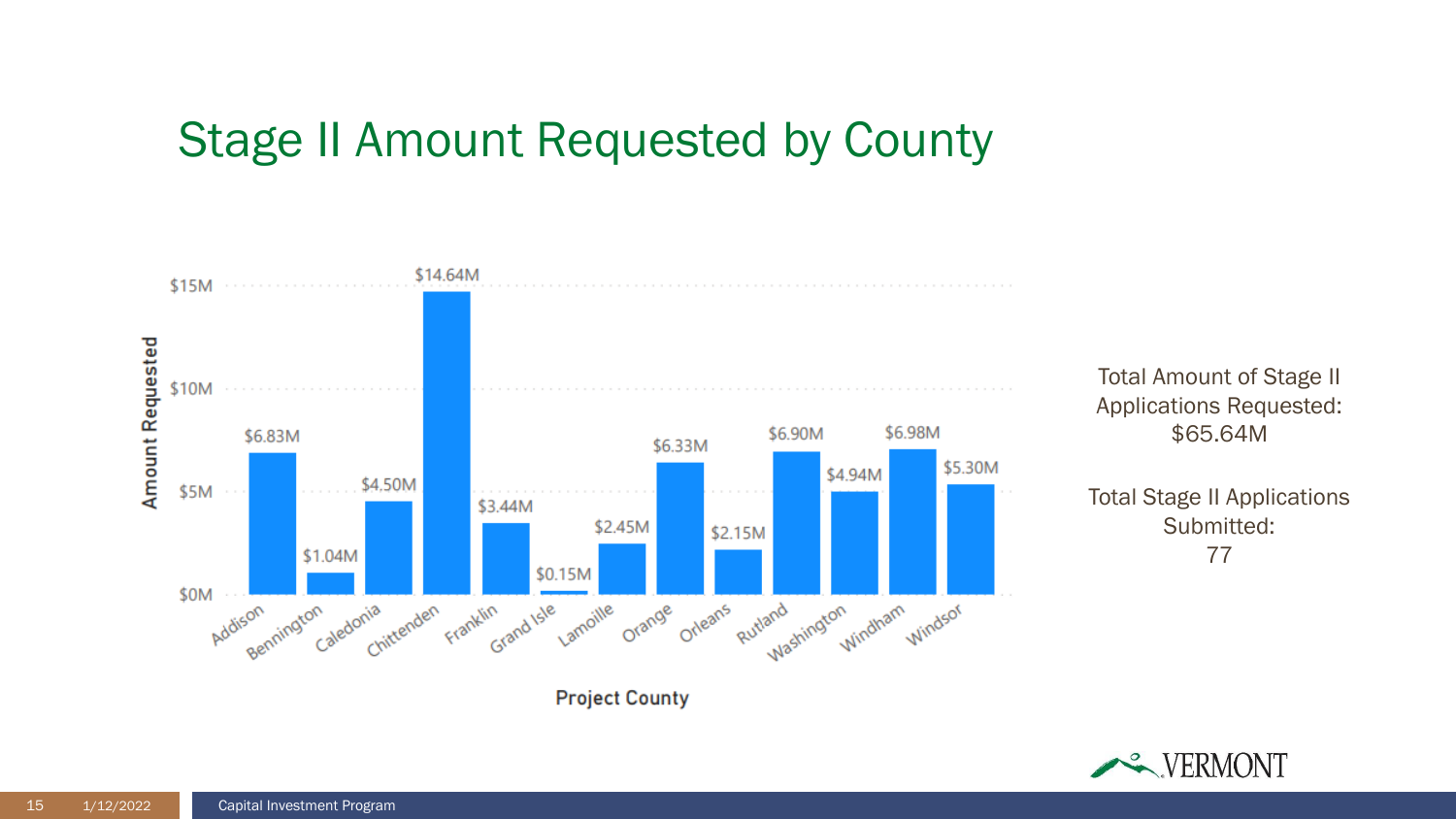#### Stage II Applications Submitted by County



Total Amount of Stage II Applications Requested: \$65.64M

Total Stage II Applications Submitted: 77

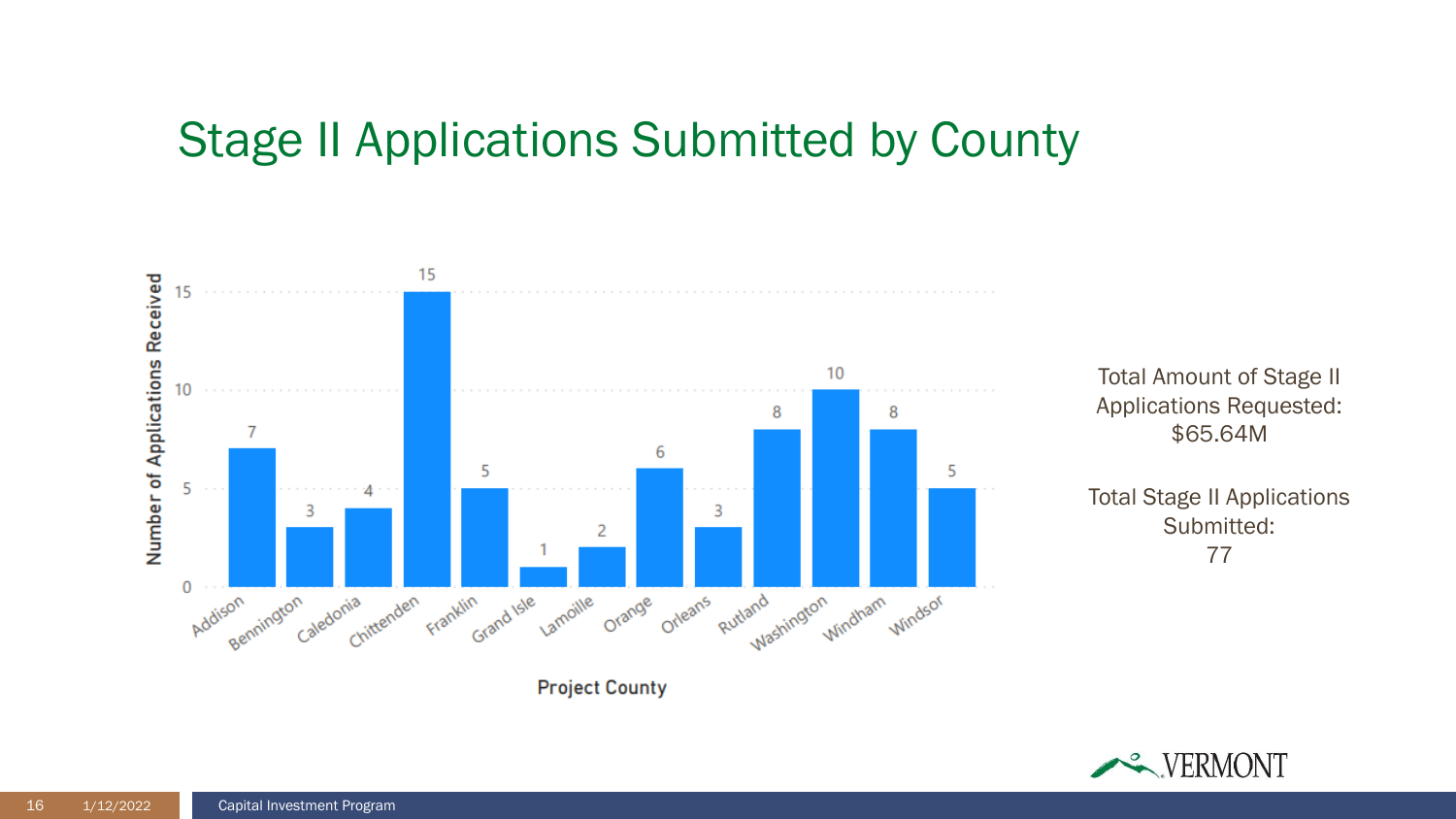#### Stage II Applications by NAICS Code



- Renewable Energy
- Rural Commercial Development

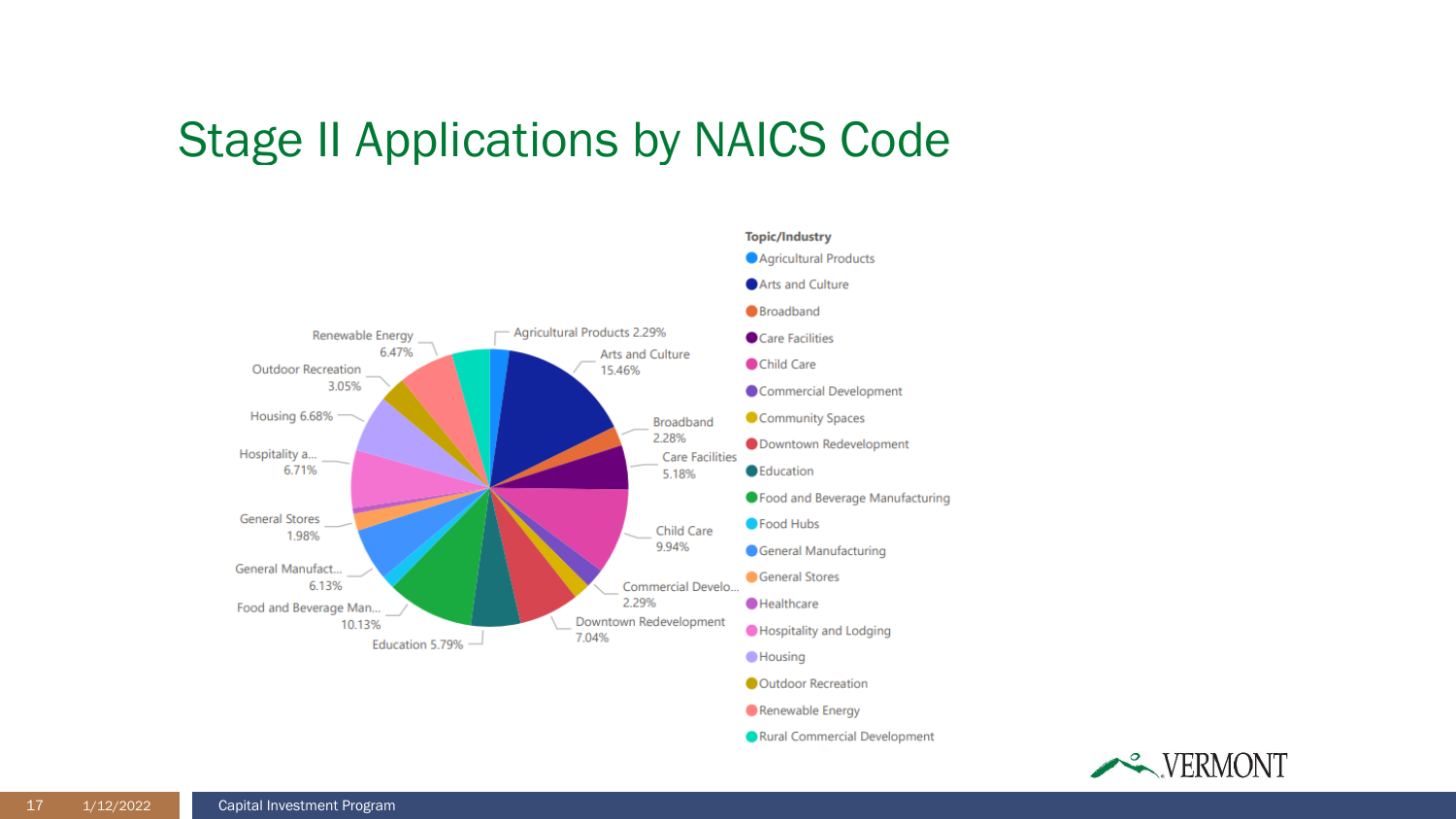#### Stage II Amount Requested by NAICS Code



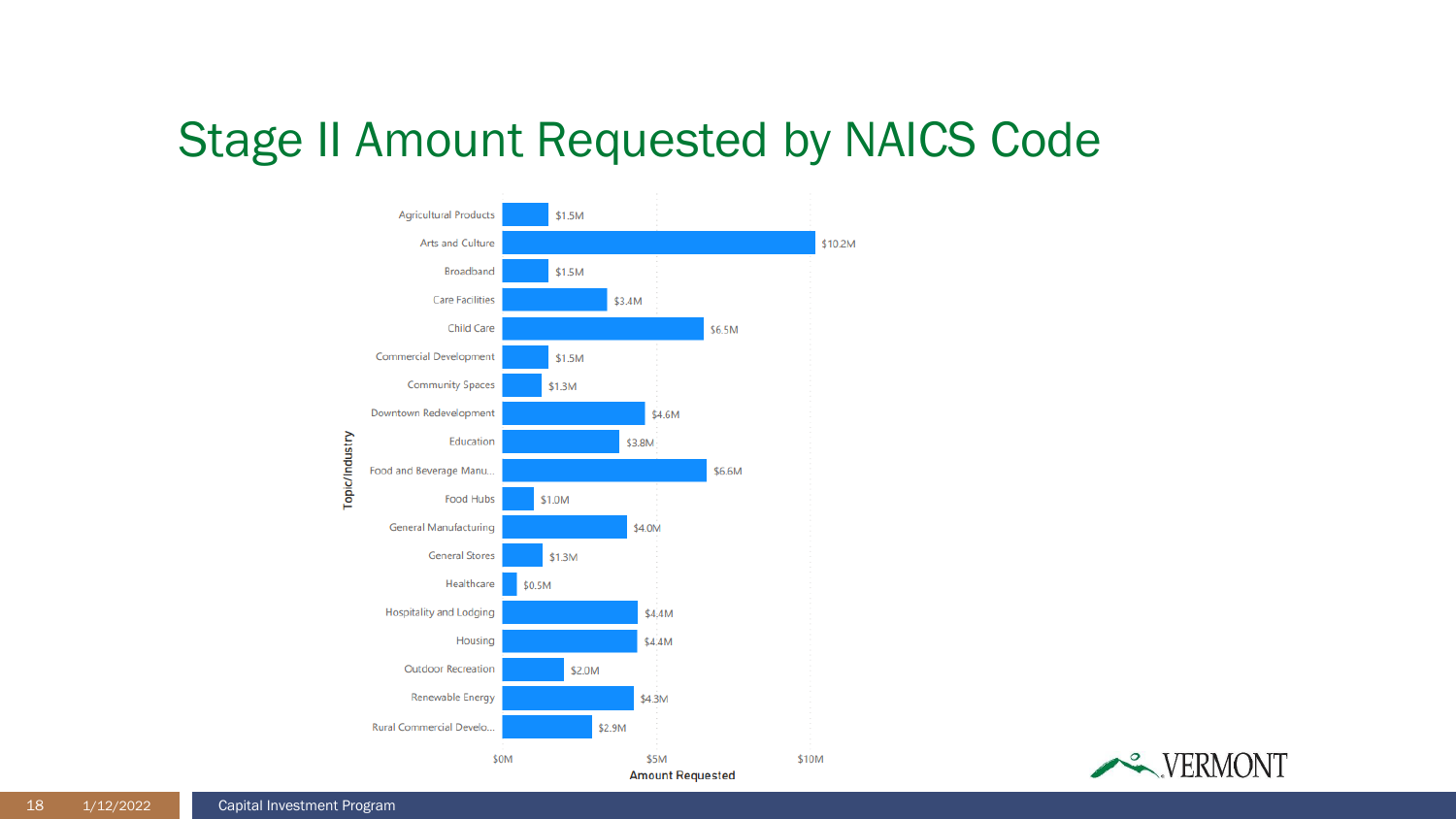

# Brownfields **Revitalization** Fund January 13, 2022

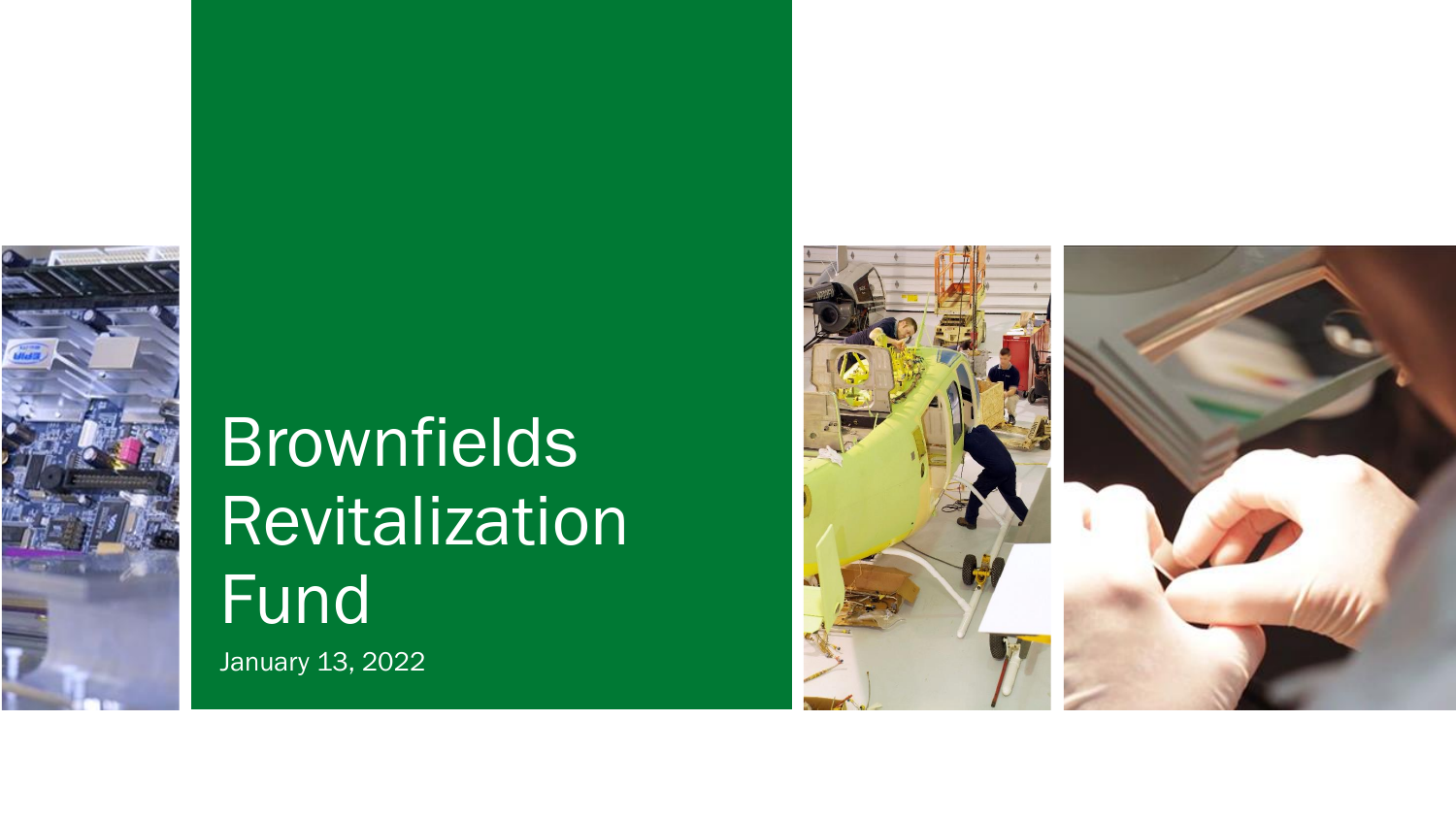## Applications, Requests, and Recommended Awards by County